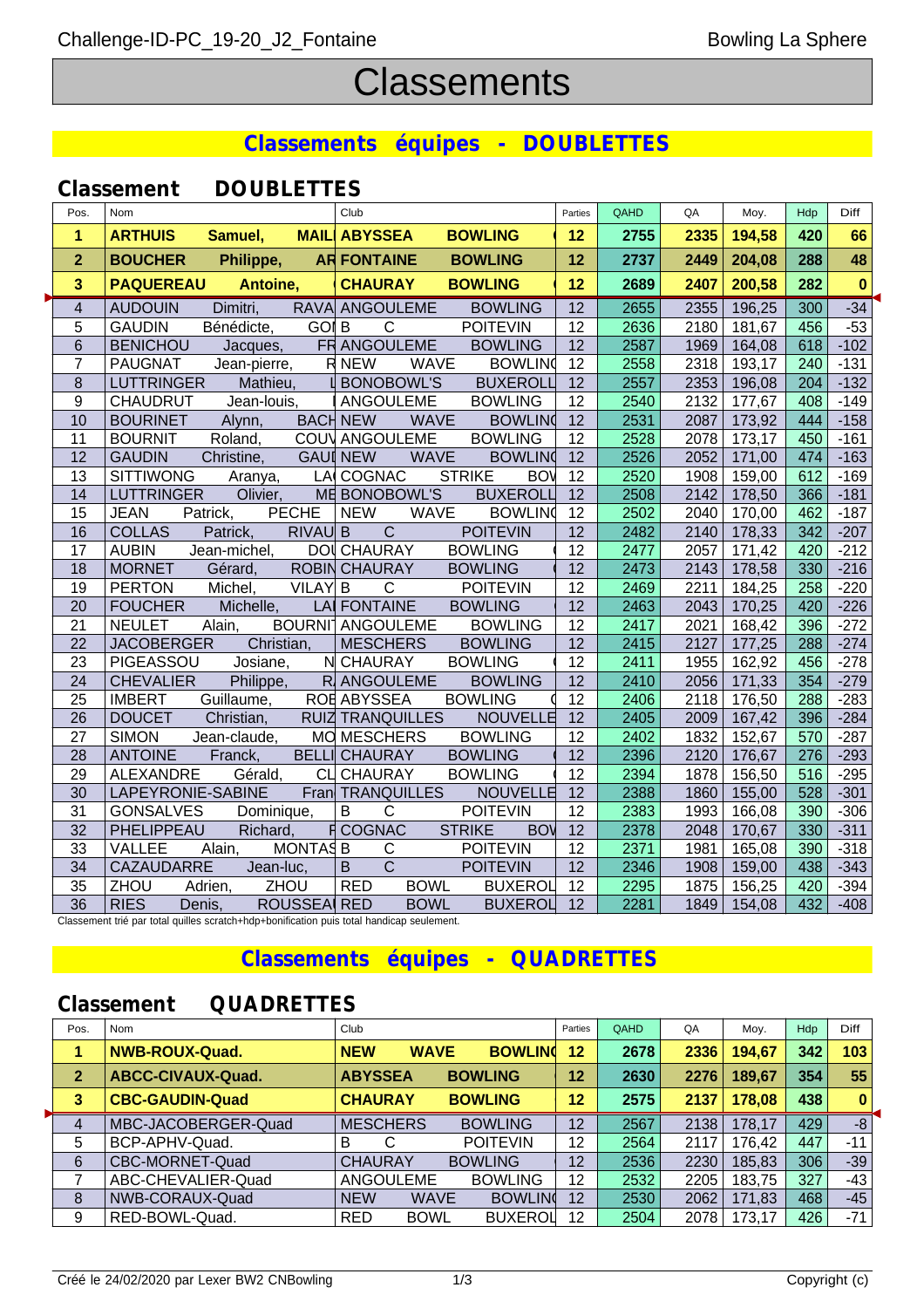# **Classement QUADRETTES ( Suite 1 )**

| Pos. | Nom                 | Club                                            | Parties | QAHD | QA   | Moy.   | Hdp | <b>Diff</b> |
|------|---------------------|-------------------------------------------------|---------|------|------|--------|-----|-------------|
| 10   | BONOBOWL'S-Quad.    | BONOBOWL'S<br><b>BUXEROLLES</b>                 | 12      | 2486 | 2201 | 183,42 | 285 | $-89$       |
| 11   | FBC-Quad            | FONTAINE BOWLING<br><b>CLUB</b>                 | 12      | 2475 | 2121 | 176,75 | 354 | $-100$      |
| 12   | TNA -Quad           | TRANQUILLES NOUVELLE                            | 12      | 2456 | 1994 | 166,17 | 462 | $-119$      |
| 13   | ABC-CHAUDRUT-Quad.  | ANGOULEME BOWLING<br>СL                         | 12      | 2451 | 1938 | 161.50 | 513 | $-124$      |
| 14   | BCP-PERTON-Quad.    | <b>POITIERS</b><br><b>POITEVIN</b><br>B.<br>- C | 12      | 2350 | 2050 | 170,83 | 300 | $-225$      |
| 15   | COGNAC SBD-Quad     | COGNAC STRIKE<br><b>BOWLING</b>                 | 12      | 2295 | 1824 | 152,00 | 471 | $-280$      |
| 16   | BCP-LAVRUT-Quad.    | <b>POITIERS</b><br><b>POITEVIN</b><br>- C<br>B  | 12      | 2284 | 1894 | 157,83 | 390 | $-291$      |
| 17   | CBC-ALEXANDRE-Quad. | <b>BOWLING</b><br><b>CHAURAY</b><br><b>CLUB</b> | 12      | 2258 | 1862 | 155,17 | 396 | $-317$      |
| 18   | ABC-NEULET-Quad.    | ANGOULEME<br><b>BOWLING</b><br><b>CL</b>        | 12      | 2227 | 1804 | 150,33 | 423 | $-348$      |

Classement trié par total quilles scratch+hdp+bonification puis total handicap seulement.

#### **Classements équipes**

# **Classement Challenge-ID-PC\_19-20\_J2\_Fontaine**

| Pos.           | Nom                       | Club                      |                  | Parties | QAHD | QA   | Moy.   | Hdp  | Diff      |
|----------------|---------------------------|---------------------------|------------------|---------|------|------|--------|------|-----------|
|                | ABCC-CIVAUX-Quad.         | <b>ABYSSEA</b>            | <b>BOWLING</b>   | 36      | 7791 | 6729 | 186,92 | 1062 | 753       |
| $\overline{2}$ | NWB-ROUX-Quad.            | <b>NEW</b><br><b>WAVE</b> | B                | 36      | 7767 | 6741 | 187,25 | 1026 | 729       |
| 3              | CBC-MORNET-Quad           | <b>CHAURAY</b>            | <b>BOWLING</b>   | 36      | 7698 | 6780 | 188,33 | 918  | 660       |
| 4              | FBC-Quad                  | <b>FONTAINE</b>           | <b>BOWLING</b>   | 36      | 7675 | 6613 | 183,69 | 1062 | 637       |
| 5              | ABC-CHEVALIER-Quad        | ANGOULEME                 | <b>BOWLIN</b>    | 36      | 7597 | 6616 | 183,78 | 981  | 559       |
| 6              | ABC-CHAUDRUT-Quad.        | <b>ANGOULEME</b>          | <b>BOWLIN</b>    | 36      | 7578 | 6039 | 167,75 | 1539 | 540       |
| 7              | NWB-CORAUX-Quad           | <b>WAVE</b><br><b>NEW</b> | в                | 36      | 7558 | 6154 | 170,94 | 1404 | 520       |
| 8              | BONOBOWL'S-Quad.          | <b>BONOBOWL'S</b>         | <b>BUXER</b>     | 36      | 7551 | 6696 | 186,00 | 855  | 513       |
| 9              | BCP-APHV-Quad.            | B                         | P                | 36      | 7546 | 6205 | 172,36 | 1341 | 508       |
| 10             | CBC-GAUDIN-Quad           | <b>CHAURAY</b>            | <b>BOWLING</b>   | 36      | 7463 | 6149 | 170,81 | 1314 | 425       |
| 11             | MBC-JACOBERGER-Quad       | <b>MESCHERS</b>           | <b>BOWLING</b>   | 36      | 7384 | 6097 | 169,36 | 1287 | 346       |
| 12             | BCP-PERTON-Quad.          | B<br>С                    | P                | 36      | 7301 | 6401 | 177,81 | 900  | 263       |
| 13             | TNA<br>-Quad              | <b>TRANQUILLES</b>        | <b>NOUVE</b>     | 36      | 7249 | 5863 | 162,86 | 1386 | 211       |
| 14             | <b>COGNAC</b><br>SBD-Quad | <b>COGNAC</b>             | <b>STRIKE</b>    | 36      | 7193 | 5780 | 160,56 | 1413 | 155       |
| 15             | ABC-NEULET-Quad.          | ANGOULEME                 | <b>BOWLIN</b>    | 36      | 7172 | 5903 | 163,97 | 1269 | 134       |
| 16             | RED-BOWL-Quad.            | <b>RED</b><br><b>BOWL</b> | BU               | 36      | 7080 | 5802 | 161,17 | 1278 | 42        |
| 17             | CBC-ALEXANDRE-Quad.       | <b>CHAURAY</b>            | <b>BOWLING</b>   | 36      | 7048 | 5860 | 162,78 | 1188 | 10        |
| 18             | BCP-LAVRUT-Quad.          | B<br>С                    | Pl<br>$\sqrt{2}$ | 36      | 7038 | 5868 | 163,00 | 1170 | $\pmb{0}$ |

Classement trié par total quilles scratch+hdp+bonification puis total handicap seulement. On conserve 100,00% des quilles précédentes.

#### **Classement général individuels**

### **Classement Challenge-ID-PC\_19-20\_J2\_Fontaine - Hommes**

| Pos. | Nom                            | Club                                            | Parties | Moy.H  | QA   | Moy.   | Hdp | <b>Diff</b>     |
|------|--------------------------------|-------------------------------------------------|---------|--------|------|--------|-----|-----------------|
|      | PAQUEREAU<br>Antoine           | <b>CHAURAY</b><br><b>BOWLING</b><br><b>CLL</b>  | 9       | 231,00 | 1890 | 210,00 | 189 | 52              |
| 2    | <b>BOUCHER</b><br>Philippe     | <b>CLU</b><br><b>FONTAINE</b><br><b>BOWLING</b> | 9       | 227,78 | 1870 | 207,78 | 180 | 49              |
| 3    | <b>ARTHUIS</b><br>Samuel       | CLI<br><b>ABYSSEA</b><br><b>BOWLING</b>         | 9       | 225,89 | 1646 | 182,89 | 387 | 47              |
| 4    | Mathieu<br>LUTTRINGER          | <b>BONOBOWL'S</b><br><b>BUXEROLLES</b>          | 9       | 225,78 | 1906 | 211,78 | 126 | 47              |
| 5    | <b>MAILLET</b><br>Franck       | <b>ABYSSEA</b><br><b>BOWLING</b><br><b>CLL</b>  | 9       | 225,78 | 1789 | 198,78 | 243 | 47              |
| 6    | <b>FRANQUEVILLE</b><br>Michel  | <b>ANGOULEME</b><br><b>BOWLING</b>              | 9       | 225,56 | 1607 | 178,56 | 423 | 46              |
| 7    | <b>AUDOUIN</b><br>Dimitri      | ANGOULEME<br><b>BOWLING</b>                     | 9       | 219,67 | 1752 | 194,67 | 225 | 41              |
| 8    | <b>RAVAUT</b><br>Pierre        | <b>ANGOULEME</b><br><b>BOWLING</b>              | 9       | 218,89 | 1745 | 193,89 | 225 | 40              |
| 9    | <b>PAUGNAT</b><br>Jean-pierre  | <b>WAVE</b><br><b>BOWLING</b><br><b>NEW</b>     | 9       | 218,78 | 1852 | 205,78 | 117 | 40              |
| 10   | <b>ARNAUD</b><br>Eric          | <b>FONTAINE</b><br><b>BOWLING</b><br><b>CLU</b> | 9       | 218,00 | 1710 | 190,00 | 252 | 39              |
| 11   | <b>COUVRET</b><br>Michel       | <b>BOWLING</b><br>ANGOULEME                     | 9       | 217,89 | 1520 | 168,89 | 441 | 39              |
| 12   | <b>DOUSSET</b><br>Daniel       | CLL<br><b>CHAURAY</b><br><b>BOWLING</b>         | 9       | 217,78 | 1645 | 182,78 | 315 | 39              |
| 13   | <b>GANNE</b><br>Jean-françois  | <b>CLL</b><br><b>CHAURAY</b><br><b>BOWLING</b>  | 9       | 216,00 | 1710 | 190,00 | 234 | $\overline{37}$ |
| 14   | <b>MERLAUD</b><br>Ludovic      | <b>BUXEROLLES</b><br><b>BONOBOWL'S</b>          | 9       | 215,22 | 1559 | 173,22 | 378 | 36              |
| 15   | <b>GOMEZ</b><br>Francis        | C<br>B<br>POI<br><b>POITEVIN</b>                | 9       | 215,11 | 1612 | 179,11 | 324 | 36              |
| 16   | Richard<br><b>PHELIPPEAU</b>   | <b>BOWLI</b><br><b>COGNAC</b><br><b>STRIKE</b>  | 9       | 214,44 | 1624 | 180,44 | 306 | 35              |
| 17   | <b>CHEVALIER</b><br>Philippe   | <b>BOWLING</b><br>ANGOULEME                     | 9       | 214,00 | 1674 | 186,00 | 252 | 35              |
| 18   | <b>AUBIN</b><br>Jean-michel    | <b>CLU</b><br><b>CHAURAY</b><br><b>BOWLING</b>  | 9       | 213,22 | 1604 | 178,22 | 315 | 34              |
| 19   | <b>RUIZ</b><br>Jean-françois   | TRANQUILLES<br><b>NOUVELLE</b>                  | 9       | 212,67 | 1590 | 176,67 | 324 | 34              |
| 20   | <b>PECHE</b><br><b>Bernard</b> | <b>NEW</b><br><b>WAVE</b><br><b>BOWLING</b>     | 9       | 212,22 | 1685 | 187,22 | 225 | 33              |